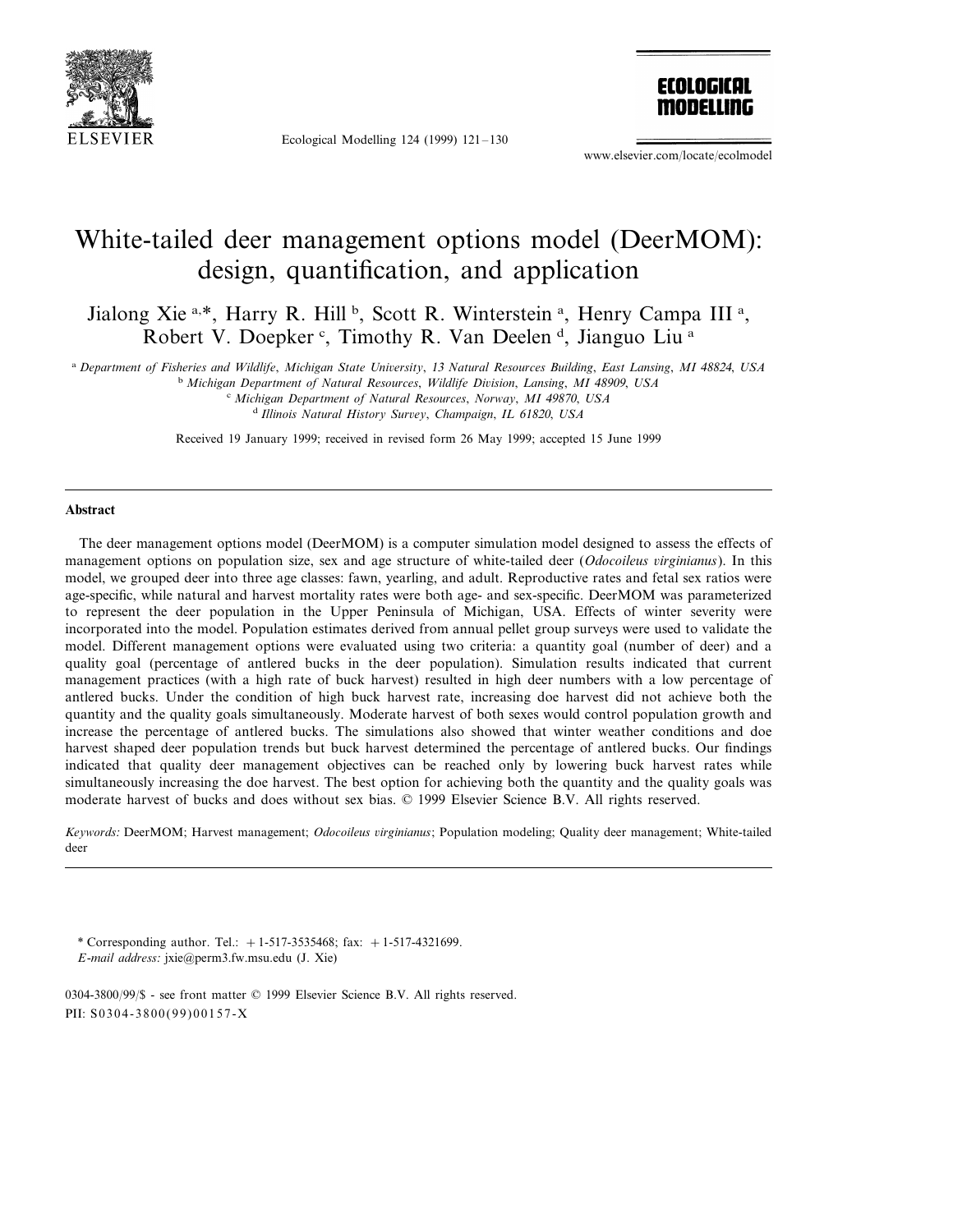# **1. Introduction**

White-tailed deer (*Odocoileus virginianus*) is one of the most important game species in North America. This species provides opportunities for hunting and recreation, but also causes serious socioeconomic and ecological concerns, such as deer-vehicle accidents, crop damage, and impacting forest regeneration (Caughley, 1981; McShea et al., 1997). Given the conflicting interests surrounding deer, it is essential to establish management goals that consider the needs and requirements of different stakeholders as well as the integrity of the ecosystem. Based on the established goals, deer managers can then determine the appropriate measures needed to achieve their specific objectives. Harvesting is a primary option for population manipulation.

Deer management requires instruments that can assess the effects of harvesting options on deer population size and structure. Computer modeling can help wildlife managers understand deer population dynamics and choose a better alternative to reach their objectives (Walters and Gross, 1972; McCullough, 1979; Starfield, 1997). Good models can incorporate essential information and allow evaluation of the consequences of different management options.

There are basically two approaches to modeling deer population dynamics. One approach is to build empirical models such as 'stock-recruitment' models. The stock-recruitment models are constructed through empirical data fitting instead of mechanistic functions (McCullough, 1979). The use of empirical models is limited because they do not describe population sex and age structure, which are important parameters to deer managers. The other approach is to build mechanistic models, such as a density-dependent matrix harvest model (Jensen, 1996) and models based on POP-II (Bartholow, 1986; Bender and Roloff, 1996) and its predecessor ONEPOP (Walters and Gross, 1972; Medin and Anderson, 1979). The matrix model considers age-specific mortality and fecundity, but does not describe sex structure. POP-II and its predecessor track animals through each annual cycle. These 'accounting' models require detailed data, including pre- and post-harvest season natural mortality, harvest and wounding loss, age-specific vulnerability, and agespecific reproductive rates (Bartholow, 1986). Both modeling approaches have their advantages and disadvantages. The empirical models incorporate the expertise of wildlife managers but do not address some underlying mechanisms and do not provide crucial information needed for deer management. On the other hand, the mechanistic models provide more scientific reasoning and explanation but require much more data.

We developed a hybrid (mechanistic and empirical) model, the deer management options model (DeerMOM), to evaluate the effects of deer management options on population size, sex and age structure. Mechanisms in DeerMOM are similar to those in POP-II, but DeerMOM also incorporates management empiricism. Our model takes advantage of all the data available from field studies, yet it is not limited by data incompleteness. DeerMOM is designed to simulate deer populations in different locations but was parameterized and tested for the deer population in the Upper Peninsula (UP), Michigan, USA. The objectives of this paper are to introduce the design of the model and the quantification of the model parameters, and to demonstrate its application in deer management under the specific constraints of management goals in the UP of Michigan.

## **2. Methods**

#### <sup>2</sup>.1. *Model design*

We followed three principles to design our model: simplicity, accuracy, and management orientation. These principles were incorporated into the process of model design, construction, validation, and simulation. They are also interconnected and not separable.

## <sup>2</sup>.1.1. *Simplicity*

The model should be structured as simply as possible. The deer populations in most areas are heavily hunted, which reduce their life expectancy relative to natural deer populations (Burgoyne,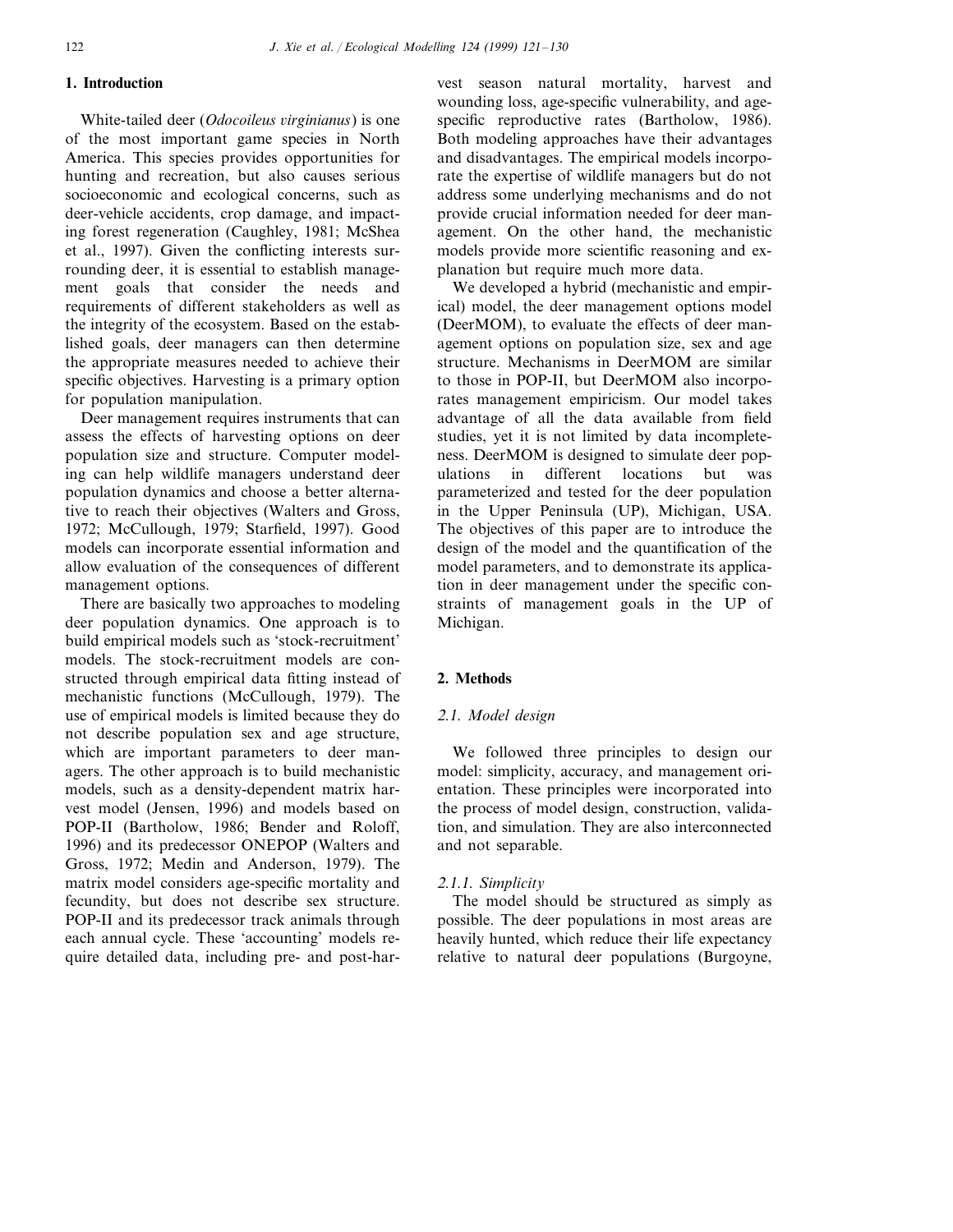1981). Because of the differences between managed and natural deer populations, we grouped deer into three age classes: fawn  $(< 12$  months), yearling  $(13-24$  months), and adult ( $> 24$  months) to simplify model structure. This classification is widely accepted and adapted by deer managers (McCullough, 1979). We divided mortality into harvest mortality and natural mortality (e.g. vehicle accidents, starvation, predation). We used annual mortality instead of seasonal mortality to ease data collection and model application.

## <sup>2</sup>.1.2. *Accuracy*

The model should simulate and predict population dynamics as accurately as possible. Knowledge of age and sex composition of deer population is essential for deer managers to establish their management objectives. Since male deer are polygamous, only female deer numbers have a substantial impact on changes of population size. However, the percentage of bucks in the population is of special interest to deer hunters and consequently deer managers. In our model, we simulated the dynamics of males and females separately. We used age- and sex-specific natural mortality and harvest mortality. In addition, we differentiated their reproductive rates and fetal sex ratios by age class for female deer.

# <sup>2</sup>.1.3. *Management orientation*

The final principle was to develop a model that is management oriented. Management goals could be used as criteria to evaluate harvest strategies under defined time frames. A user could set goals and run the model to determine which harvest scenarios would achieve the management goals during a predefined time period. Specific management goals include maximum sustainable yield, trophy management, and quality deer management. A user could also change the model structure by adding or removing some components, or by modifying parameter values. However, the model should be user friendly and have a graphical user interface to assist users in learning and using the model. In addition, model results should be transferred easily to other software programs for further data analysis. Finally, the model should accommodate users with different levels of expertise in modeling and mathematics.

To fulfil the above-mentioned requirements, we used Stella to develop DeerMOM. Stella is a multi-level, hierarchical environment for constructing models (High Performance Systems, 1997) which allows DeerMOM to have a three-level hierarchical structure. The first level is a user interface, where novice users can change parameter values by using sliders or numerical pads. Moreover, the user can inspect simulation results using tables and graphs as well as export them to other programs through dynamic data exchange. At the second level, a more advanced user can access the model structure in order to modify the structure and manipulate parameter values. Finally, an expert user can access the third level to review the mathematical equations and to learn the model mechanisms in detail.

# <sup>2</sup>.2. *Model structure*

DeerMOM consists of five interconnected sectors: female, male, birth/death, harvest and population (Fig. 1). DeerMOM operates on an annual cycle that starts on 1 October and ends on 30 September of the following year.

# <sup>2</sup>.2.1. *Female sector*

Females were grouped into three age classes: fawn, yearling, and adult as mentioned previously. For each annual cycle, surviving newborn females enter the female fawn group, and similarly surviving fawns recruit to the female yearling



Fig. 1. Part of the user interface in DeerMOM showing the five sectors.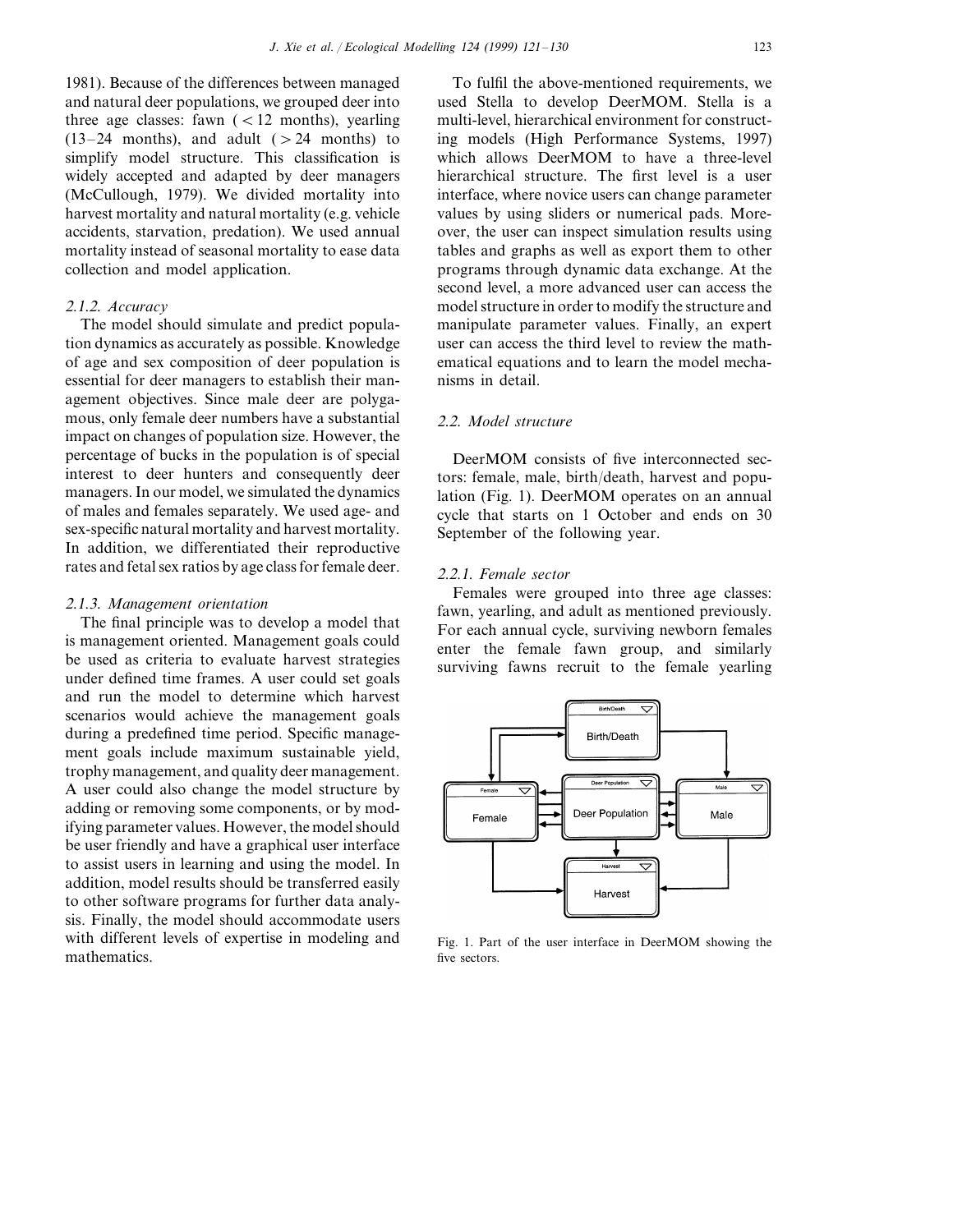group, surviving yearlings to the female adult group. Adult females that survive the hunting season and natural mortality remain in the adult age class. Natural mortality for each age class was density- and harvest-dependent and influenced by winter severity.

# <sup>2</sup>.2.2. *Male sector*

The male sector had the same model structure as the female sector, but parameter values were quantified differently. For example, the harvest rate for male adults was different from that for female adults. As with females, all mortality rates were age- and sex-specific.

## <sup>2</sup>.2.3. *Birth*/*death sector*

Changes in the deer population size and structure depend on the dynamics of both births and deaths. We assumed that immigration and emigration would not affect age and sex structure of the population. Thus, any addition to the population comes from the offspring of female fawns, yearlings, and adults. To estimate newborn females and males, we used female number in spring, reproductive rate, and sex ratio for each age class. The spring female number in each age class was estimated by subtracting harvest and natural mortality from the previous fall female number in each age class. Deaths were a result of harvest mortality and natural mortality. Mortality rates were age- and sex-specific.

# 2.2.4. *Harvest sector*

We included all harvest-related information in this sector. Specifically the sector contained age and sex composition of harvest, total harvest, percentage of antlered bucks and antlerless deer in the harvest.

# <sup>2</sup>.2.5. *Population sector*

We included population initialization, management goals, and all data related to age and sex distribution of deer in this sector. The population was initialized by size, sex ratio, and percentage of deer number in each age class. This sector also extended the female and male sectors by deriving population statistics of interest. Specifically, it contained numbers and sex ratios for each age

class, numbers of females and males, total population size, sex ratio, density, and percentage of antlered buck in the population.

# <sup>2</sup>.3. *Quantification of the model*

The most important parameters for DeerMOM included age-specific reproductive rates, fetal sex ratios, neonatal mortality, age- and sex-specific natural mortality, and harvest mortality. Deer-MOM was parameterized to represent the deer population in the UP of Michigan, USA. As winter weather conditions greatly influence the population dynamics in the UP, winter severity indices (WSIs), which measured air chill and snow hazard (Verme, 1968), were incorporated into the model. Data for estimating model parameters were obtained from the Michigan Department of Natural Resources (MDNR) and recent field studies (Van Deelen et al., 1997).

# 2.3.1. Reproductive rates

Reproductive rates were defined as average fetuses per female based on spring surveys (Friedrich and Schmitt, 1988; Verme, 1989). From March to May, the MDNR personnel conducted necropsies of female deer that died from vehicle collisions and other accidents. Female deer were aged and their fetuses were counted if they were pregnant. Based on these data, reproductive rates were calculated for fawns, yearlings, and adults. The MDNR discontinued these surveys in the UP after 1988. In DeerMOM, we used the data from the MDNR spring surveys from 1973 to 1988 because these data provided an adequate sample for analytical purposes. Reproductive rate ranges were 0–0.14, 0.8–1.55, 1.67–2.33 with an average of 0.05 (0.01, S.E.), 1.30 (0.05), and 1.84 (0.05) for female fawns, yearlings, and adults, respectively.

As reproductive rates showed a great annual variability, regression analyses and *F*-tests were used to detect whether or not the variability was associated with population size. No significant relationship was detected between population and the reproductive rates of yearlings  $(F_{1,14}=0.399)$ ,  $P=0.538$ ) and of adults ( $F_{1,14}=0.036$ ,  $P=0.852$ ) from 1973 to 1988. However, there was a significant decrease for fawn reproductive rates as pop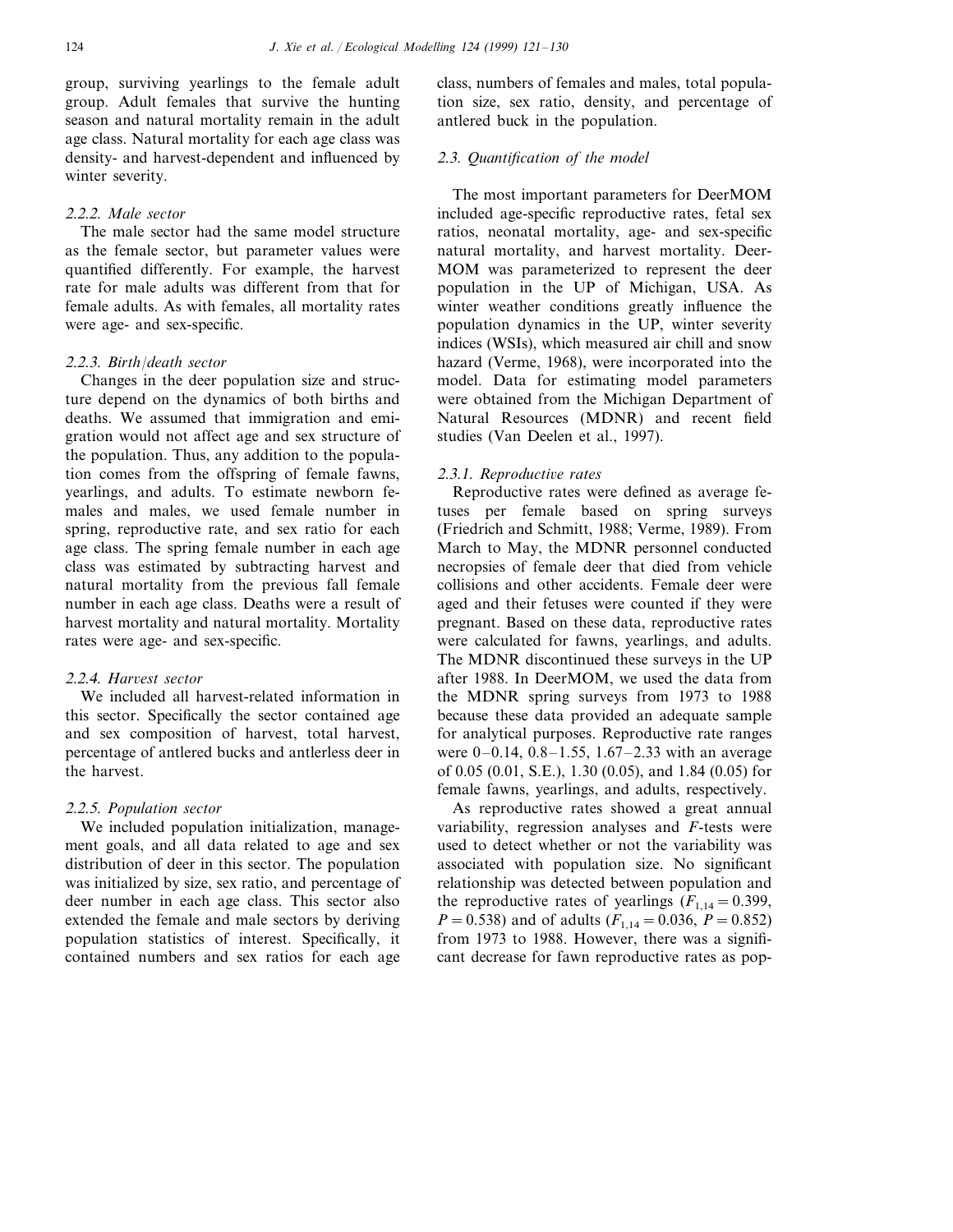ulation size increased  $(F_{1,14} = 7.891, P = 0.014)$ . These findings were consistent with the reproductive patterns found in southern Michigan (Verme, 1989). Even so, as fawn deer had very low reproductive rates (0.05) in the UP, changes in fawn reproductive rates had a minimal impact on the entire population.

Regression analyses showed that reproductive rates for fawns were positively associated with reproductive rates for adults  $(F_{1,14}=7.969, P=$ 0.026), while reproductive rates for yearlings were not associated with reproductive rates for adults  $(F_{1,14}=4.407, P=0.633)$ . To account for the annual variability of reproductive rates, a uniform random function was used to estimate the reproductive rates for female adults and yearlings. The estimates of reproductive rates for fawns were derived from regression equation  $Y = 0.0002X + 0.1269$  ( $R^2 = 0.3605$ ,  $F_{1,14} = 7.969$ ,  $P =$ 0.026), where *Y* is the reproductive rate for fawns, and *X* is the reproductive rate for adults.

#### <sup>2</sup>.3.2. *Fetal sex ratio*

Sex ratio was defined as the percentage of males in each age class. Fetal sex ratio was the percentage of newborn males in offspring. Verme's (1983) data were used to determine fetal sex ratio. The fetal sex ratios for female fawns, yearlings, and adults were 62.5, 52.6 and 50.6%, respectively.

## <sup>2</sup>.3.3. *Mortality*

Causes of mortality were classified as harvest mortality and natural mortality. The harvest mortality was estimated from MDNR harvest survey data (Verme, 1989). The natural mortality was based on a radio-collared deer study in the UP from 1992–1994, where the deer population was exposed to hunting (Van Deelen et al., 1997). We partitioned the natural mortality into three additive parts: base mortality, winter mortality, and harvest compensatory mortality (HCM). The base mortality was the mortality when the population density was low  $(< 5$  deer/km<sup>2</sup>) and winter weather was very mild. Base mortality may be largely due to vehicle accidents or old age. The winter mortality was mainly due to malnutrition during severe winter conditions. Cumulative WSIs, which summed the weekly WSIs from De-



Fig. 2. Relationship between density-dependent mortality and deer density, assuming that there was no deer harvest.

cember to April, were used to relate winter severity to deer winter mortality. The cumulative WSIs in the UP ranged from 65.7 in 1987 to 147.7 in 1979, with an average of 105.4 from 1969 to 1996. To estimate winter mortality, we scaled the difference between the actual WSI and the lowest WSI in the UP (65.7) by a different adjustment factor for fawns, yearlings, and adults. HCM was a function of deer density and harvest mortality. Harvest mortality was assumed to be compensatory to density-dependent mortality (DDM). In other words, DDM would be lower under a higher harvest rate. HCM was mainly a result of predation, diseases, vehicle accidents, and other unknown causes.

We used a two-step procedure to calculate HCM. The first step was to estimate DDM, assuming that there was no harvest. If deer density was 5 deer/ $km^2$ , DDM(age) was assumed to be 0 for all age classes. Five deer/ $km^2$  was used as the minimum density  $(D_{\text{min}})$  because DDM(age) could be negligible when deer density was  $5 \text{ deer/km}^2$  in the UP. When deer density was between 5 and 35 deer/km<sup>2</sup>, it was assumed that there was a linear relationship between DDM(age) for each age class and deer density (Fig. 2). If deer density was 35 deer/km<sup>2</sup>, the maximum DDM (DDM<sub>max</sub>(age)) was assumed to be 0.5, 0.3 and 0.1 for fawns, yearlings and adults, respectively. Thirty-five deer/  $km^2$  was used as the maximum density ( $D_{\text{max}}$ ) for DDM because it could be the carrying capacity in Michigan (McCullough, 1979). In mathematical terms, for a deer population with density *D*, agespecific DDM can be expressed as Eq.  $(1)$ :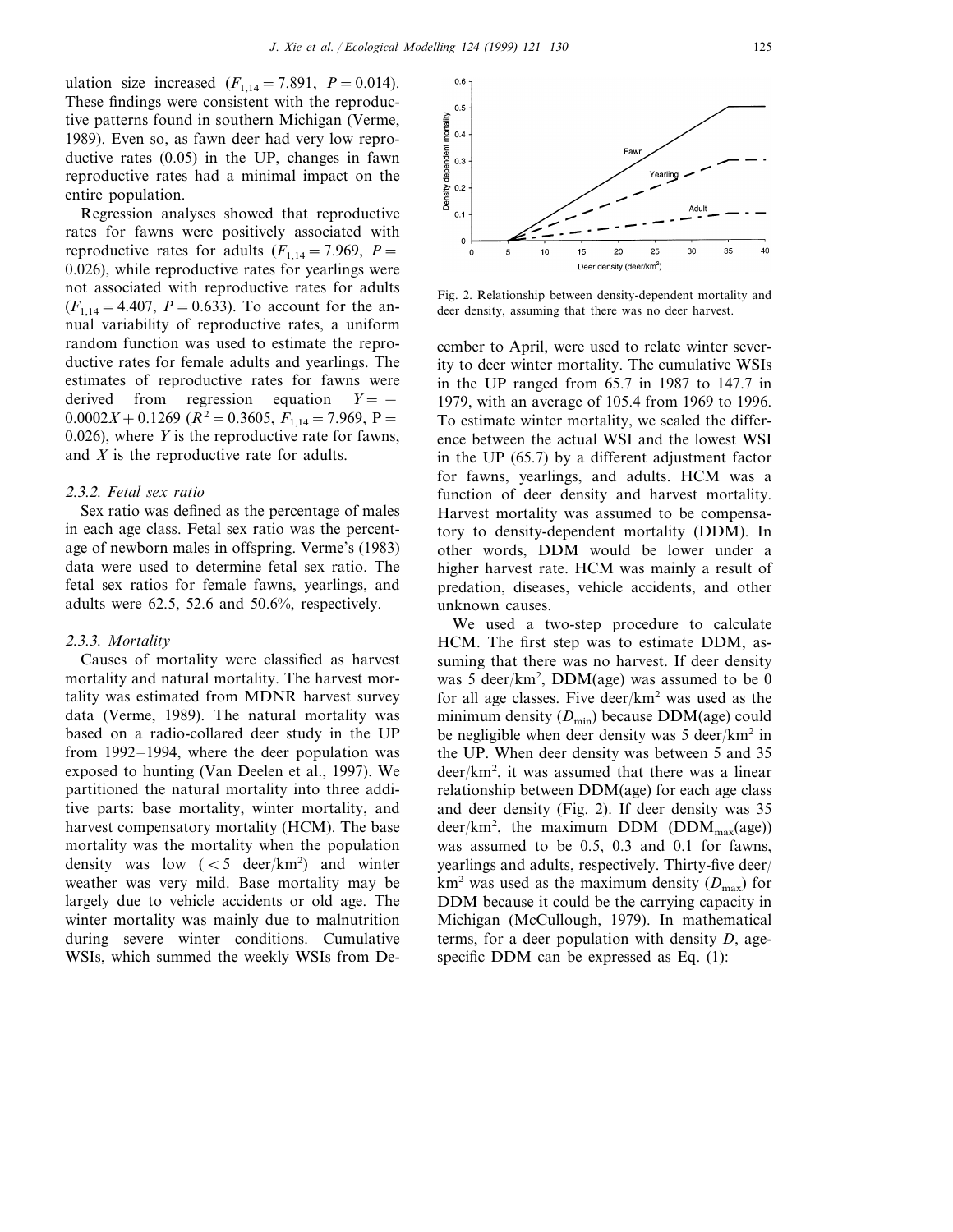$$
DDM(age) = \begin{cases} 0 \\ (D - D_{\min}) * DDM_{\max}/(D_{\max} - D_{\min}) \\ DDM_{\max}(age) \end{cases}
$$

The second step to calculate HCM was to consider the compensatory effect of harvest and to estimate adjusted DDM. Because deer harvest might mitigate DDM, we then adjusted DDM by a factor of  $(1 - \text{harvest rate}(H))$  for each respective age class. In mathematical terms, age specific HCM can be expressed as Eq. (2):

$$
HCM(age) = (1 - H(age)) * DDM(age)
$$
 (2)

Take male yearling as an example. If the deer population density was  $15 \text{ deer/km}^2$  and the harvest rate for male yearlings was 50%, then DDM for male yearlings was  $(15-5)*0.3/(35-5)=0.1$ , and the HCM was  $0.1*(1-0.5)=0.05$ .

To summarize, the calculation of annual natural mortality can be expressed as Eq. (3):

$$
NM(age) = BM(age) + (WSI - LWSI) * SF(age)
$$
  
+ HCM(age) (3)

where NM is natural mortality, BM is base mortality, WSI is winter severity index, LWSI is the lowest winter severity index, and SF is a scale factor.

#### <sup>2</sup>.3.4. *Neonatal mortality*

Winter weather has a significant impact on fetal development during late gestation and thus influences natal survival (Verme, 1977). Because of this impact, we partitioned neonatal mortality into two parts: base neonatal mortality and neonatal mortality due to winter severity. Base neonatal mortality was the mortality when winter weather was very mild (low WSI). Based on Verme's (1977) data, we used the following equation to estimate neonatal mortality:

 $NnM = B NnM + (WSI - LWSI) * SF$  (4)

where NnM is the neonatal mortality, and BNnM is the base neonatal mortality, other variables are defined in previous equations.

$$
\begin{aligned}\n\text{(if } D \le 5) \\
\text{(if } 5 < D < 35) \\
\text{(if } D \ge 35)\n\end{aligned}
$$
\n
$$
\tag{1}
$$

## <sup>2</sup>.4. *Model initialization*

The 1989 fall population in the UP of Michigan was used to initialize DeerMOM. Population size was estimated from pellet group surveys. Sex ratio and age distribution were based on MDNR deer checking station data (Hill and Rabe, 1989).

### <sup>2</sup>.5. *Model testing*

DeerMOM was run 50 times to simulate deer population from 1989 to 1996 using a 1-year time step. Annual harvest data and WSIs from MDNR were used in these simulations. The 1989–1996 fall population estimates from annual pellet group surveys were used to verify simulation results from DeerMOM. Paired *t*-tests were used to compare population estimates (1990–1996) from the pellet group surveys and DeerMOM simulations. After the model was verified, the 1996 fall population estimate, harvest data during 1996–1997 hunting season, and WSIs for the winter of 1996– 1997 were used to predict the 1997 fall population.

#### <sup>2</sup>.6. *Simulation scenarios*

We ran 50 simulations of 35 representative management scenarios resulting from the combinations of seven buck harvest rates and five doe harvest rates. Buck harvest rates ranged from 10 to 70% with 10% intervals and doe harvest rates ranged from 5 to 25% with 5% intervals. Based on the deer checking station data, the harvest rates for female and male fawns were assumed to be 5%. We simulated deer population dynamics from 1989 to 1996 using actual WSIs. These scenarios were evaluated by whether they could reach the management goals by 1996. The management goals included a quantity goal (372,500 deer in the fall) and a quality goal (35% antlered bucks).

We chose the optimal scenario, defined as the scenario that could most closely achieve both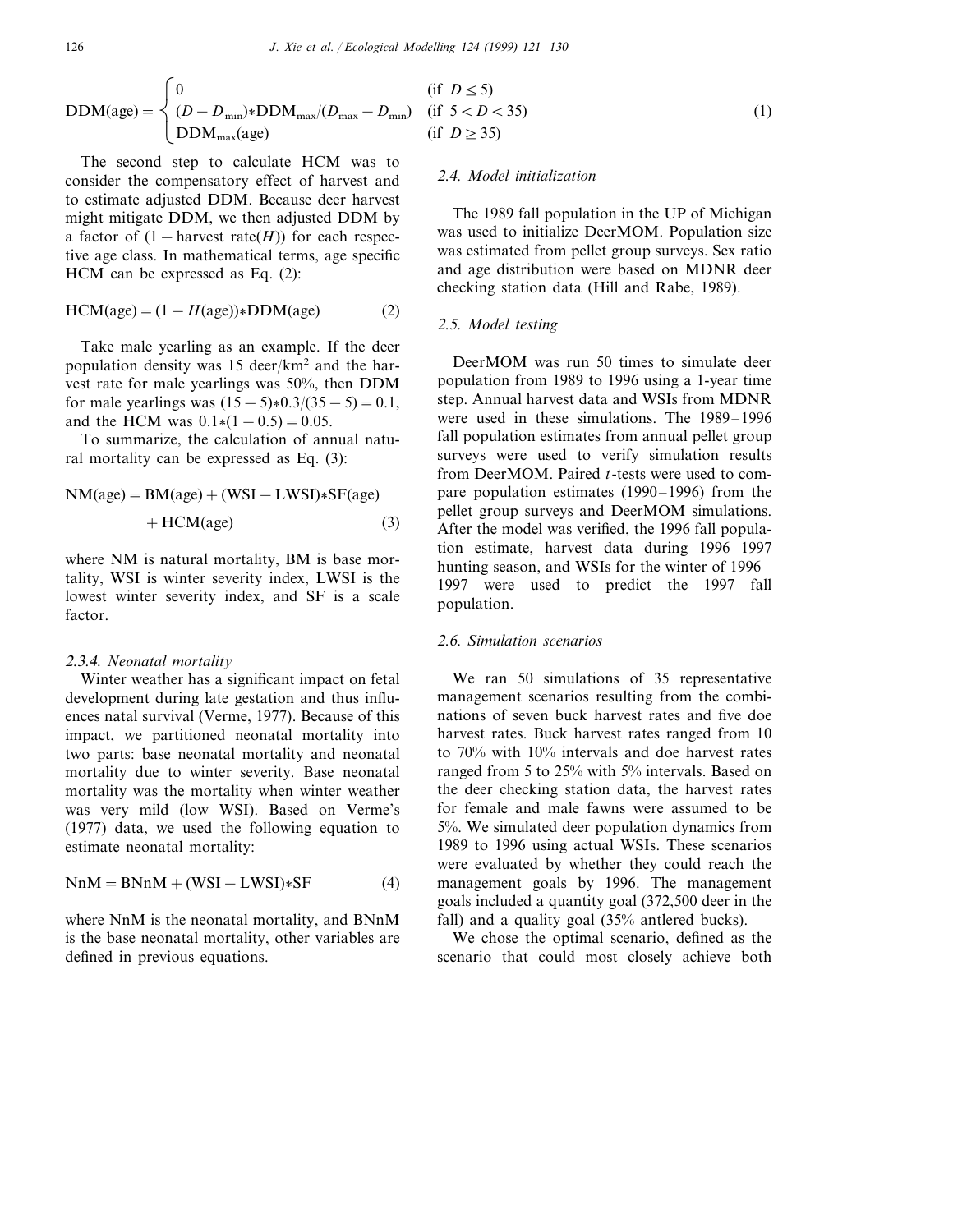goals by 1996, to project the 1996 deer population for the next 5 years (from 1997 to 2001) under different weather conditions (mild, moderate, harsh and random). WSIs were set at 80, 100 and 120 for mild, moderate, and harsh winters, respectively. WSIs were assumed to be constant for 5 consecutive years, except when WSI was a random function, where the WSIs were uniformly distributed random numbers between 80 and 120.

#### **3. Results**

DeerMOM simulated deer population well and there was no significant difference  $(t = 1.24,$ d.f.  $= 6$ ,  $P = 0.26$ ) between the population estimates from DeerMOM and those from the pellet group surveys (Fig. 3). DeerMOM predicted that the 1997 fall population was 528 307, which is 11.5% higher than the MDNR estimate of 474 000 deer.

When the buck harvest rate was 50%, which was similar to the current buck harvest rate, harvesting more does reduced the population size dramatically (Fig. 4a) but only slightly increased the percentage of antlered buck. Thus, the quality goal was not reached (Fig. 4b).

When doe harvest rates remained constant, decreasing buck harvest rates did not change deer population sizes markedly (Fig. 5a) but increased the percentage of antlered bucks greatly (Fig. 5b). The best scenario in terms of management goals was the harvest of 20% of both bucks and does. It brought the population down to the quantity goal



Fig. 3. Comparison between population estimates from Deer-MOM simulations and from pellet group surveys.



rates when 50% of bucks were harvested. (b) Dynamics of percentage of antlered bucks under different doe harvest rates when 50% of bucks were harvested.

level (Fig. 5a) and increased the percentage of antlered bucks near the quality goal level (Fig. 5b).

Winter severity had a dramatic impact on the population. When 20% of bucks and does were harvested, it took 5 years to reach the quantity goal under moderate (WSIs =  $100$ ) winters (Fig. 6a). When winter conditions were continuously harsh  $(WSIs = 120)$ , deer population decreased rapidly. When the winter conditions were mild (WSIs  $=80$ ), the population remained stable (Fig. 6a). However, regardless of WSI, the percentage of antlered bucks increased to the goal level (Fig. 6b) if 20% of bucks and does were harvested.

Winter weather conditions were very important in determining appropriate harvest rates for achieving the quantity goal. Under harsh winters, it was necessary to lower the harvest rate from 20 to 5% (Fig. 7a). Under mild winters, however, the harvest rate should be increased from 20 to 30%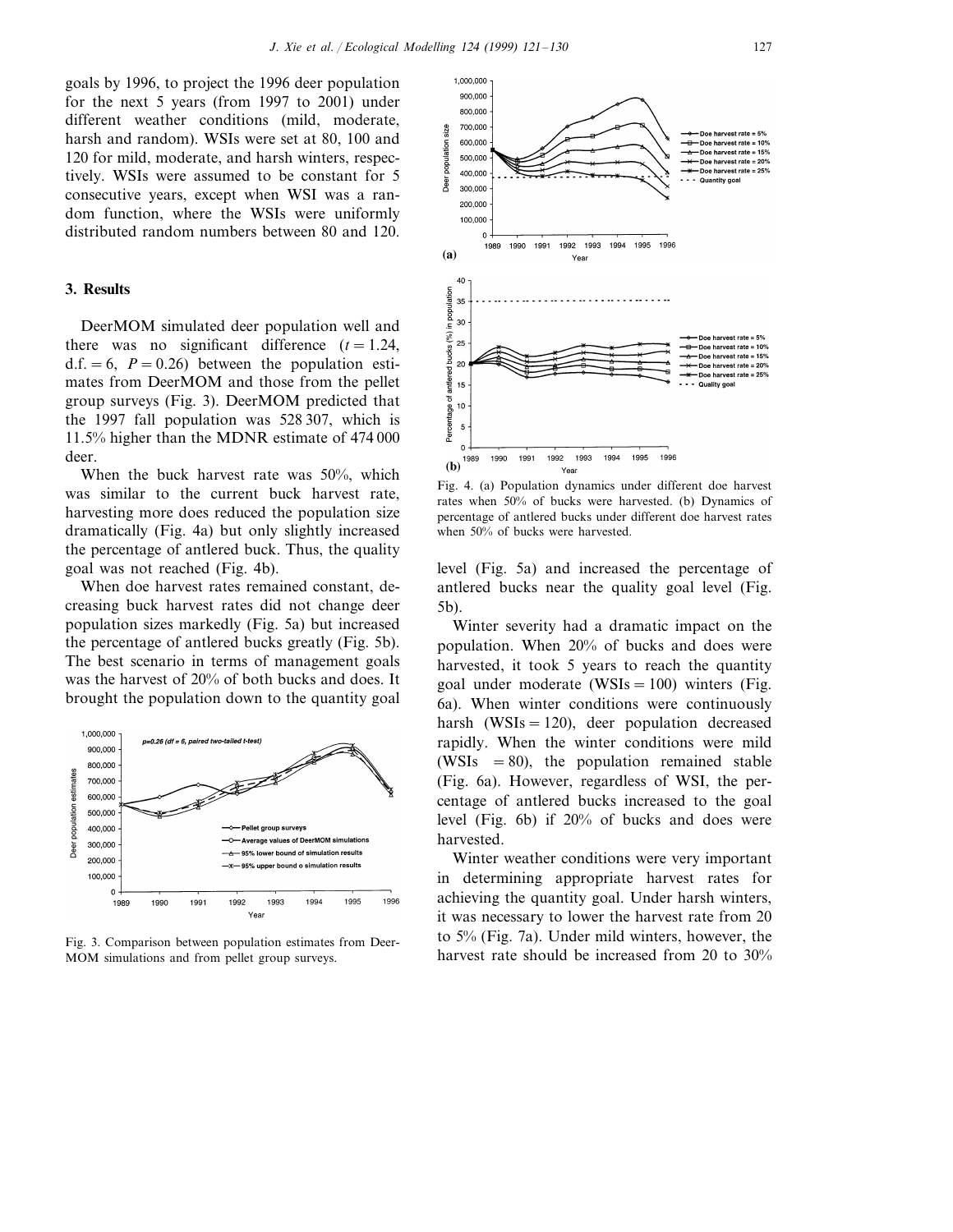(Fig. 7a) to reach the quantity goal. Both harsh and mild winter conditions allowed deer to reach the quality goal level under either 5 or 30% harvest rates if harvest rates were the same for both female and male deer (Fig. 7b).

# **4. Discussion**

## <sup>4</sup>.1. *Model structure*

In this study, we tried to balance model simplicity, accuracy, and generality in order to be accessible to the wildlife management community (Levins, 1966). We minimized data requirements for the model but still offered vital population information, which is crucial for deer management decision processes. The model structure could be easily modified to include new information once it is available. For example, if there are field data available for neonatal mortality, it is easy to replace the empirical function with actual data.



Fig. 5. (a) Population size in 1996 under different management scenarios. (b) Percentage of antlered bucks in 1996 under different management scenarios.



Fig. 6. (a) Effect of winter severity on population dynamics (Buck and doe harvest rates =  $20\%$ ). (b) Effect of winter severity on dynamics of the percentage of antlered bucks (Buck and doe harvest rates  $=20%$ ).

#### <sup>4</sup>.2. *Quantification of parameters*

Quantification of model parameters is usually the most challenging step in systems modeling. We felt comfortable with age-specific reproductive rates because good historical data existed. There is controversy about how maternal age and nutritional conditions affect offspring sex ratios (Harder, 1980; Verme, 1983; Burke and Birch, 1995). Because of this controversy, we used Verme's (1983) data as they were based on research on deer in the UP. However, we did not incorporate yearly variation in fetal sex ratios because the data were not available.

We took an empirical approach to estimate natural mortality and neonatal mortality. Because harsh winter weather accounted for most of deer mortality in winters, winter mortality was linked with WSIs. This approach might oversimplify the relationship between deer mortality and weather conditions, however, simulations suggested these estimates are reasonable.

To apply DeerMOM to other deer populations, model parameter values should be changed to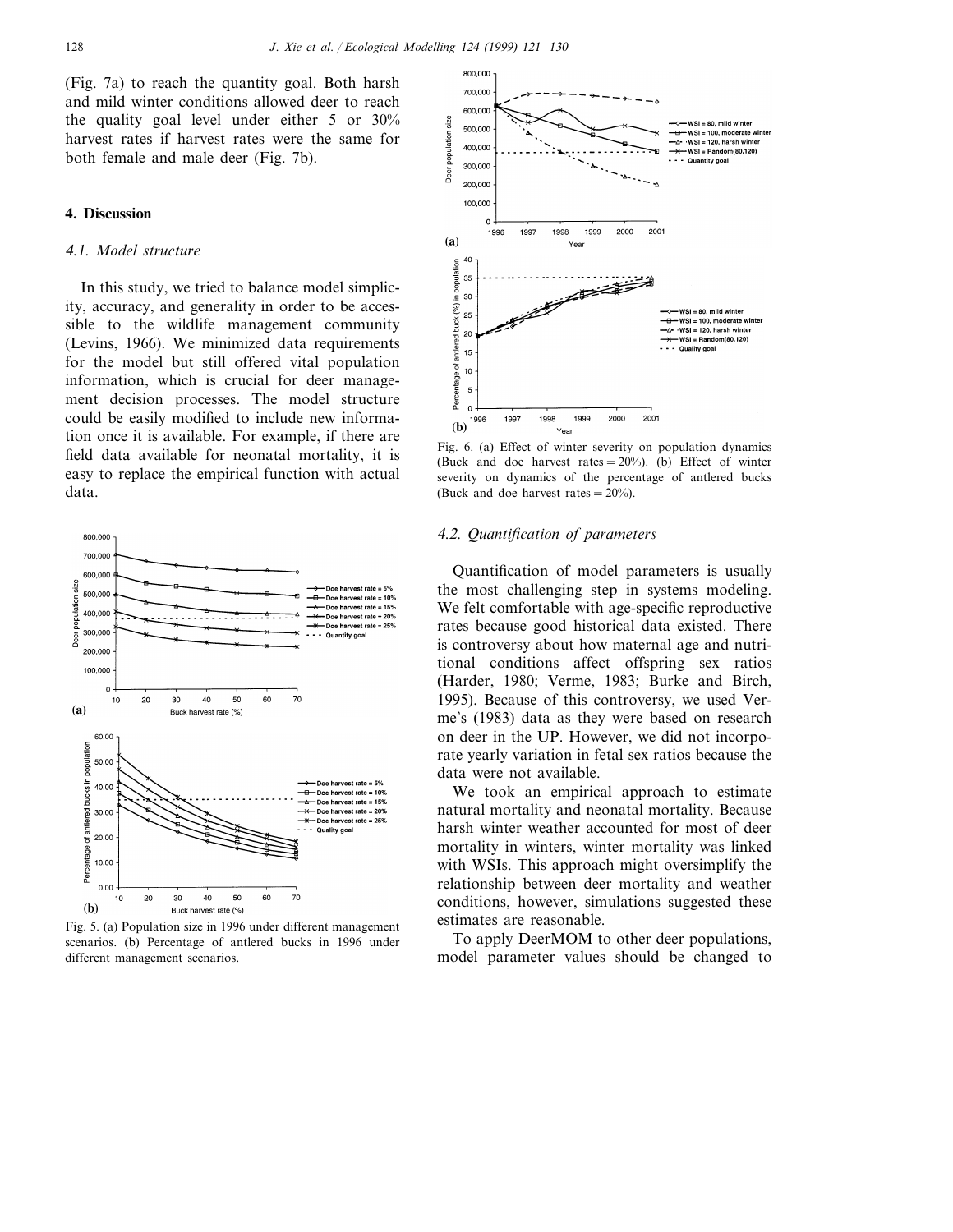reflect the biological and ecological characteristics of those populations (Euler and Morris, 1984; Gavin et al., 1984; Dusek et al., 1989). The most important changes might be the estimates of natural mortality and neonatal mortality. Winter severity might not play such an important role in regulating deer population in warmer geographical areas as it did in the UP.

## <sup>4</sup>.3. *Current management practices*

Although the MDNR tended to adapt ad hoc regulations in the UP because of the unpredictability of harsh winters, they realized that more consistent proactive management regulations should and could be implemented in the field. The winters of 1995–1996 and 1996–1997 were harsh and greatly decreased the UP deer population by up to 50%. Nevertheless, the deer population in the UP remains higher than the



Fig. 7. (a) Deer population dynamics in response to low harvest rates under harsh winters (WSIs  $=120$ ) and high harvest rates under mild winters (WSIs = 80). (b) Percentage of antlered bucks in response to low harvest rates under harsh winters ( $WSIs = 120$ ) and high harvest rates under mild winters ( $WSIs=80$ ).

goal level and the MDNR continues to issue antlerless deer permits to reduce the deer population. There are some local experiments, such as Hiawatha Sportsmans Club's 1996 resolutions, to harvest more antlerless deer and restrain buck harvest (T.R. Minzey, MDNR, Personal communication). However, no such statewide effort has been implemented to discourage the harvest of antlered bucks. Under current management practices, the quality goal can not be reached (Van Deelen et al., 1997).

#### 4.4. *Harvest recommendations*

Our recommendations are mainly based on ecological considerations. Which option is the best to implement in management practices also depends on acceptability of a specific management option by stakeholders. However, the advantages of DeerMOM is that it offers options that a wildlife manager can assess their outcomes before the specific harvest scenario is implemented, thus it offers a logical and defensible rationale for wildlife decision making (Starfield, 1997).

Our recommendation of harvesting 20% of both bucks and does is based on then existing population size, management goals, winter severity conditions, and the time frame previously defined. Accordingly, the 20% harvest rates should not be interpreted as a general guideline to other populations. However, our model reveals that doe harvest is a more effective way to manage population size and buck harvest is a more effective way to manage the percentage of antlered bucks. This finding has important implications in quality deer management. To reach both the quantity and the quality goals, managers must balance both buck and doe harvest rates. Contrary to wildlife manager's intuitive viewpoint that simply increasing doe harvest would increase the percentage of antlered buck to the goal level (McCullough, 1979), our simulations show that the quality goal cannot be reached without also decreasing buck harvest simultaneously. In other words, the quality goal can only be achieved by restricting the buck harvest and increasing the doe harvest.